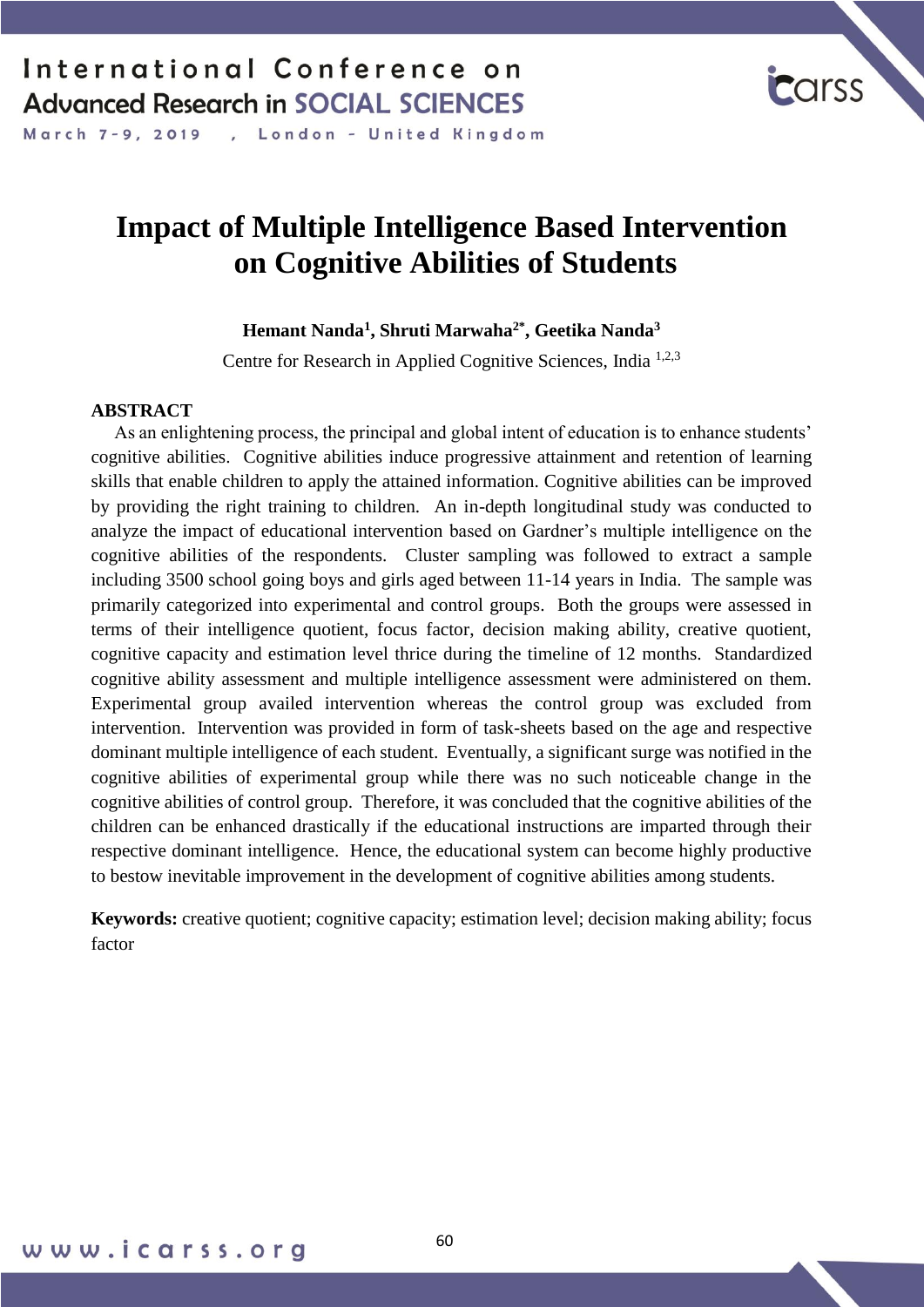March 7-9, 2019 , London - United Kingdom

# **carss**

#### **Introduction**

Cognition is the entire thinking process. There are five core cognitive functions that influence learning skills. These are intelligence quotient, focus factor, decision making ability, creative quotient and cognitive capacity. Intelligence is the ability of a human brain to understand, comprehend and respond to the situations in an effective and efficient way. Focus factor is an indicator for collective focus and concentration in accomplishing assigned task to the brain. It is one of the most prominent factors to achieve success. Decision making ability is a measurement of speed of decision making ability and response time to accomplish assigned tasks. Creative quotient is the capacity of generating ideas that can in some way be applied to the world. Cognitive capacity is the overall efficiency of your Brain. Higher the cognitive capacity better is the learner's efficiency, to store, process and retrieve information. Estimation level refers to the extent the child estimates himself. The research study was designed to cater to the needs of every individual seeking education. The content was designed, developed and delivered through educationists, experts in child development and academicians in a pre defined scientific technology. Tasksheets for intervention were based on the eight intelligences as defined by Gardner. Linguistic Intelligence is one of the most traditionally emphasized intelligences in Indian schools. Logical intelligence is the ability to analyze problems logically, work effectively with mathematical operations, and investigate issues using the scientific method. Musical intelligence is the ability to perform, compose, and appreciate musical patterns, including changes in pitch, tone, and rhythm. Kinesthetic intelligence is the ability to use the body for expression. Spatial intelligence is the ability to recognize, use, and interpret images and patterns and to reproduce objects in three dimensions. Interpersonal intelligence is the ability to understand intentions, motivations, and desires of others. Intrapersonal intelligence is the ability to understand oneself, and to interpret and appreciate one's own feelings and motivations. Naturalist intelligence is the ability to recognize and appreciate our relationship with the natural world. Dunn (1988) found that when the students are taught through their perceptual strengths and preferences, the output is highly effective. Campbell and Ramey (1994) revealed that early intervention has a positive impact on intellectual and academic achievement. Wallace (1995) conducted a research study and noticed that students perform better if the teaching process involves their learning styles. In a similar study, Jasmine (1996) found that teaching with multiple intelligences can help in improvement of their performance and abilities. Reiff (1996) has recorded that multiple intelligences based teaching and learning processes help in bridging home and school life by enhancing the capacities of students. Ellingson et al. (1997) also noticed that the student motivation increased through the use of personalized instructional and curricular adaptations. Fogarty (1997) conducted a research study and found that the problem based learning and other curriculum models for the multiple intelligences classroom motivate students to perform better. Mettetal et al. (1997) had also inferred that the students showed an accepting attitude toward a multiple intelligences curriculum and that their performance, intellectual abilities and behaviour improve when the students are imparted education through teaching style corresponding to their natural intelligence. Likewise, Kuzniewski et al. (1998) established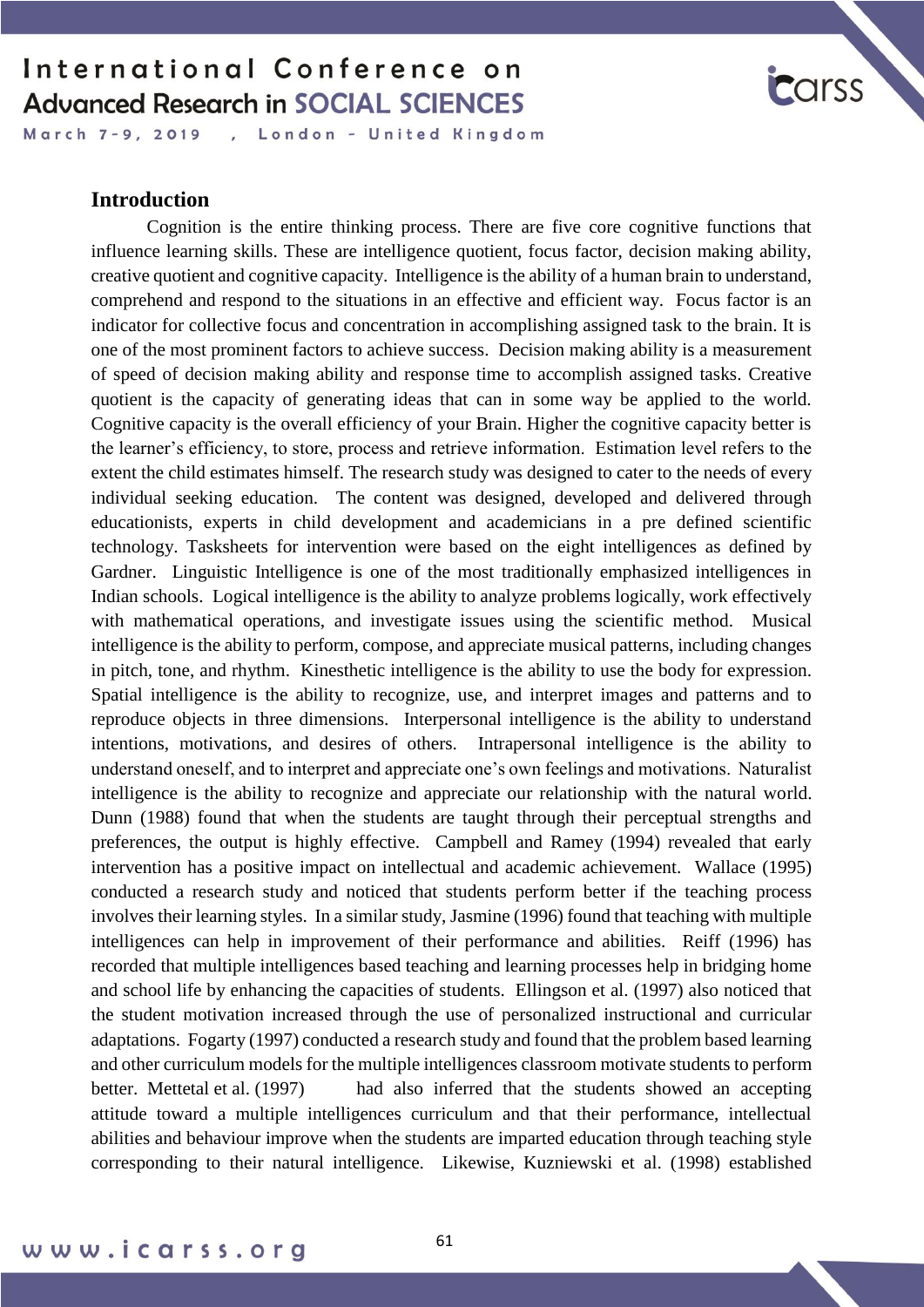

March 7-9, 2019 , London - United Kingdom

> through the empirical data, that the abilities of students improved when they were taught using their natural learning style. Gardner (2000) in his book, 'Intelligence reframed' has emphasized that each individual has the abilities which can be identified and fostered by teaching and educating them by the methodology based on their natural intelligences. Naglieri and Johnson (2000) found the effectiveness of a cognitive strategy intervention in improving scholastic achievement. Silver et al. (2000) highlighted that the integration of learning styles and multiple intelligences can improve the performance and build up new capabilities among the students. Teele and Teele (2000) endorsed the concept of multiple intelligences based teaching to help students explore themselves. Craft (2001) analysed the impact of creativity in education and found positive correlation. Grigoriadou et al. (2001) developed a personalized instruction and found a highly positive relation of the system on students' abilities. Similarly Haynes (2001)

> emphasized the importance of teaching according to students' learning styles. Carter (2002) also found that personalized training methods improve cognitive abilities. McCandliss et al. (2003) highlighted the importance of planned intervention and focusing attention for improving their performance. Nolen (2003) recorded the importance of multiple intelligence for every classroom in order to enhance students' skills and abilities. Similar findings were suggested by Stanford (2003), Sternberg and Grigorenko (2004). In a study carried by Dunbar-Hall (2006), it was inferred that educating children as per their learning styles and dominant multiple intelligence improves their abilities and grasping power. The importance of multiple intelligences has been well defined by Gardner (2008), McClellan and Conti (2008), Armstrong (2009) and Chen et al. (2009). Moreover, Cassidy et al. (2016) and Meltzer (2018) found that intervention increased general intelligence and scholastic aptitude. Barros et al. (2019) found that the perfect and realistic self estimation is important for success. Huang et al. (2019) and Rasheed and Wahid (2019) inferred that learning styles matter extremely to motivating learners for better outputs. In the light of the reviewed studies, it was important to ascertain the importance of intervention based on multiple intelligences on cognitive abilities.

#### **Methodology**

The purpose of the study was to analyze the impact of educational intervention based on Gardner's multiple intelligence on the cognitive abilities of the respondents. The present research study was a longitudinal study. Sample was extracted in two stages following the cluster sampling. In all, 3500 school going students aged between 11-14 years from India were selected.

| • Rapport Building and Consent of respondents                         |  |  |  |  |  |  |  |  |  |
|-----------------------------------------------------------------------|--|--|--|--|--|--|--|--|--|
| • Administration of pre intervention test and assessment (Assessment) |  |  |  |  |  |  |  |  |  |
| • Intervention -1 (6 months)                                          |  |  |  |  |  |  |  |  |  |
| • Administration of first tracker test (Tracker Test-1)               |  |  |  |  |  |  |  |  |  |
| $\bullet$ Intervention -2 (6 months)                                  |  |  |  |  |  |  |  |  |  |
| • Administration of first tracker test (Tracker Test-2)               |  |  |  |  |  |  |  |  |  |
|                                                                       |  |  |  |  |  |  |  |  |  |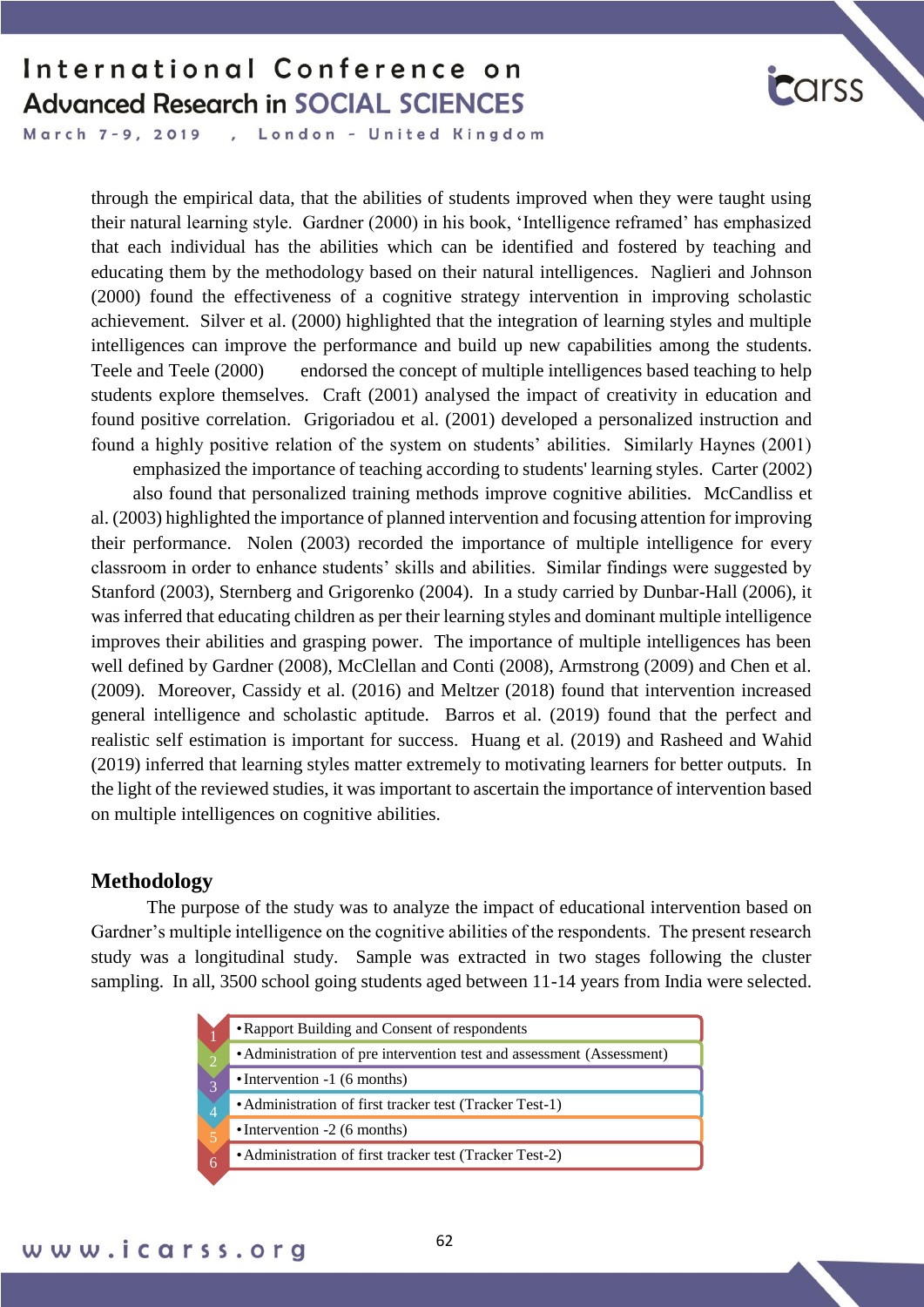

#### Fig.1: Intervention Programme for Experimental Group

The sample was categorized into experimental and control groups. Both the groups were assessed in terms of their intelligence quotient, focus factor, decision making ability, creative quotient, cognitive capacity and estimation level thrice during the timeline of 12 months. Standardized cognitive ability assessment and multiple intelligence assessment were administered on them. Experimental group availed intervention whereas the control group was excluded from intervention. Intervention was provided in form of task-sheets based on the age and respective dominant multiple intelligence of each student. The cognitive abilities and natural learning style were assessed by using Cognalysis, a standardized assessment developed by the authors. Proper timeline and procedure was followed during the intervention programme as evident from figure 1 and figure 2. Figure 1 shows the intervention programme for respondents in the experimental group while figure 2 demonstrates the programme for respondents in control group. In the first stage of the programme, rapport was built with the all the respondents. In the second step, pre intervention test and assessment was administered on all the respondents after taking their consent. The researchers hypothesize that there is a positive relationship between of educational intervention based on Gardner's multiple intelligence and the cognitive abilities of the respondents in experimental group.



Fig.2: Programme for Control Group

The entire process was explained to the respondents. In the third step, the respondents in the experimental group were given customized tasksheets for six months. Instructions were given to attempt two tasksheets daily on regular basis. These tasksheets were different for students with different dominant multiple intelligence as assessed in step 2. But the subjects in the control group were not given any such tasksheets. After these six months, tracker test-1 was conducted on respondents of both the experimental as well as the control group. After this, subjects in experimental group were given tasksheets for next six months while no intervention was given to control group. Later tracker test-2 was conducted on all the respondents.

#### **Results and Discussion**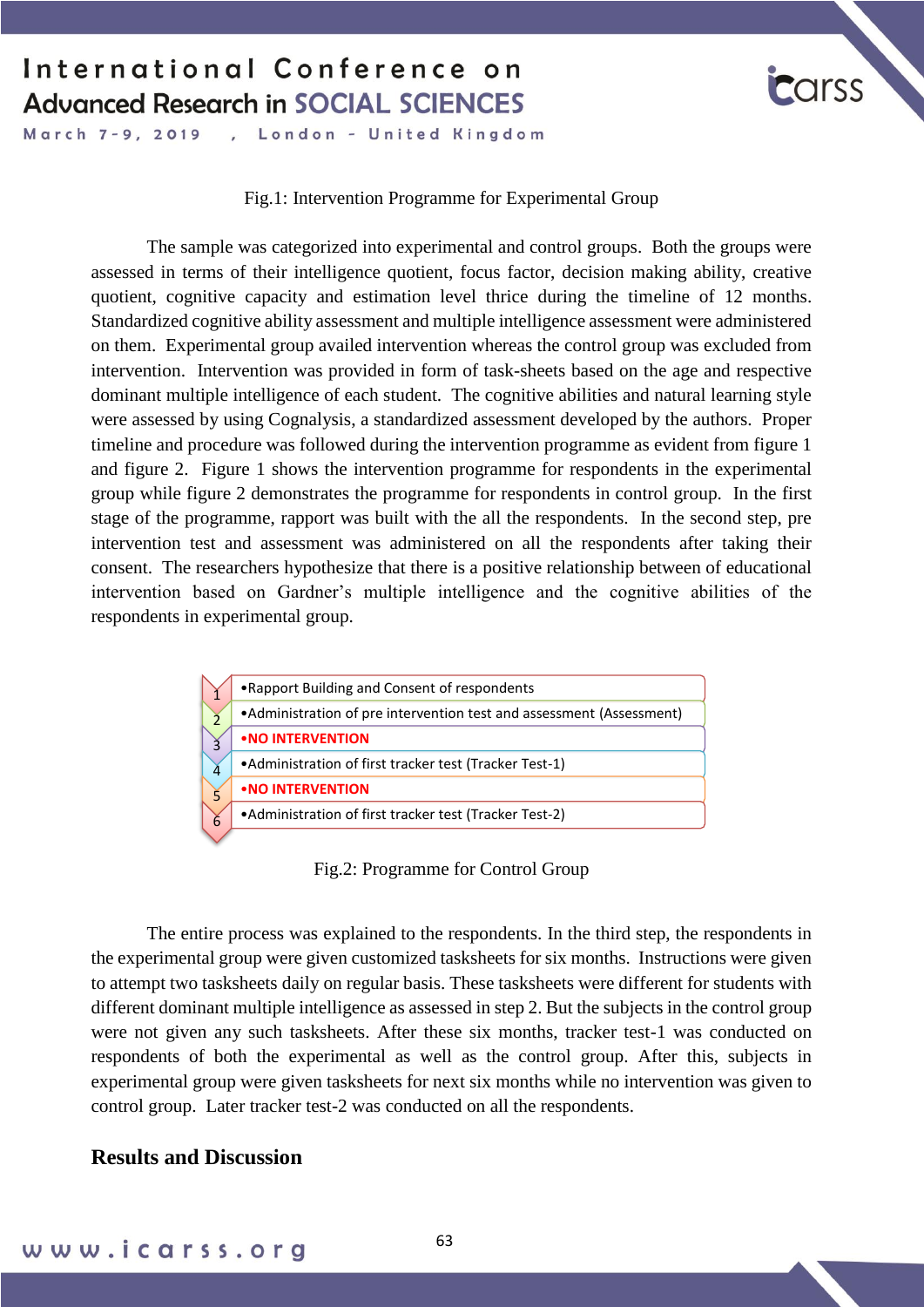

London - United Kingdom March 7-9, 2019 s.

> Once the data was collected, it was analyzed for drawing the relevant inferences. SPSS software was used for descriptive and inferential data analysis. The mean value of IQ1 in experimental group was 114.9 which rose to 119.11 after first intervention. The difference was found to be statistically significant with t-value of 39.5. Later, after the second intervention, the intelligence quotient further rose to 127.99. The difference was statistically significant with tvalue of 67.46.

|            | Table 1: Intelligence Quotient before and after intervention |           |                |                           |                 |                         |           |                |               |                           |  |  |  |  |
|------------|--------------------------------------------------------------|-----------|----------------|---------------------------|-----------------|-------------------------|-----------|----------------|---------------|---------------------------|--|--|--|--|
|            |                                                              |           |                | <b>Experimental Group</b> |                 | Control Group           |           |                |               |                           |  |  |  |  |
|            | Mean                                                         | <b>SD</b> | <b>SE</b><br>M | $t-$<br>value             | Level of<br>Sig | Mean                    | <b>SD</b> | <b>SE</b><br>M | $t-$<br>value | Level of Sig              |  |  |  |  |
| IQ<br>$-1$ | 114.9                                                        | 3.1<br>4  | 0.08           | 39.5                      | Significant     | 115.9                   | 3.1<br>4  | 0.08           | 1.93          | <b>Not</b>                |  |  |  |  |
| IQ<br>$-2$ | 119.1<br>1                                                   | 3.1<br>6  | 0.08           |                           |                 | 116.1<br>1              | 3.1<br>6  | 0.08           |               | Significant               |  |  |  |  |
| IQ<br>$-2$ | 119.1<br>1                                                   | 3.1<br>6  | 0.08           | 67.46                     | Significant     | 116.1<br>1              | 3.1<br>6  | 0.08           | 0.04          | <b>Not</b><br>Significant |  |  |  |  |
| IQ<br>$-3$ | 127.9<br>9                                                   | 4.5<br>1  | 0.1            |                           |                 | 115.9<br>$\overline{4}$ | 4.5       | 0.1            |               |                           |  |  |  |  |
| IQ<br>$-1$ | 114.6                                                        | 3.1<br>4  | 0.08           | 99.5                      | Significant     | 115.9                   | 3.1<br>4  | 0.08           | 0.34          | <b>Not</b><br>Significant |  |  |  |  |
| IQ<br>$-3$ | 127.9<br>9                                                   | 4.5<br>1  | 0.1            |                           |                 | 115.9<br>4              | 4.5       | 0.1            |               |                           |  |  |  |  |

#### **1.1 Comparing intelligence quotient before and after intervention**



Moreover, when the mean value in test-1 was compared with that of test-3, the difference was found to be statistically significant and the t value was 99.5. In case of control group, no such significant difference could be found in any case. Similar findings were suggested by Blackwell et al. (2007), Diamond et al. (2007), Douglas et al. (2008), Petty (2009) and Cassidy et al. (2011).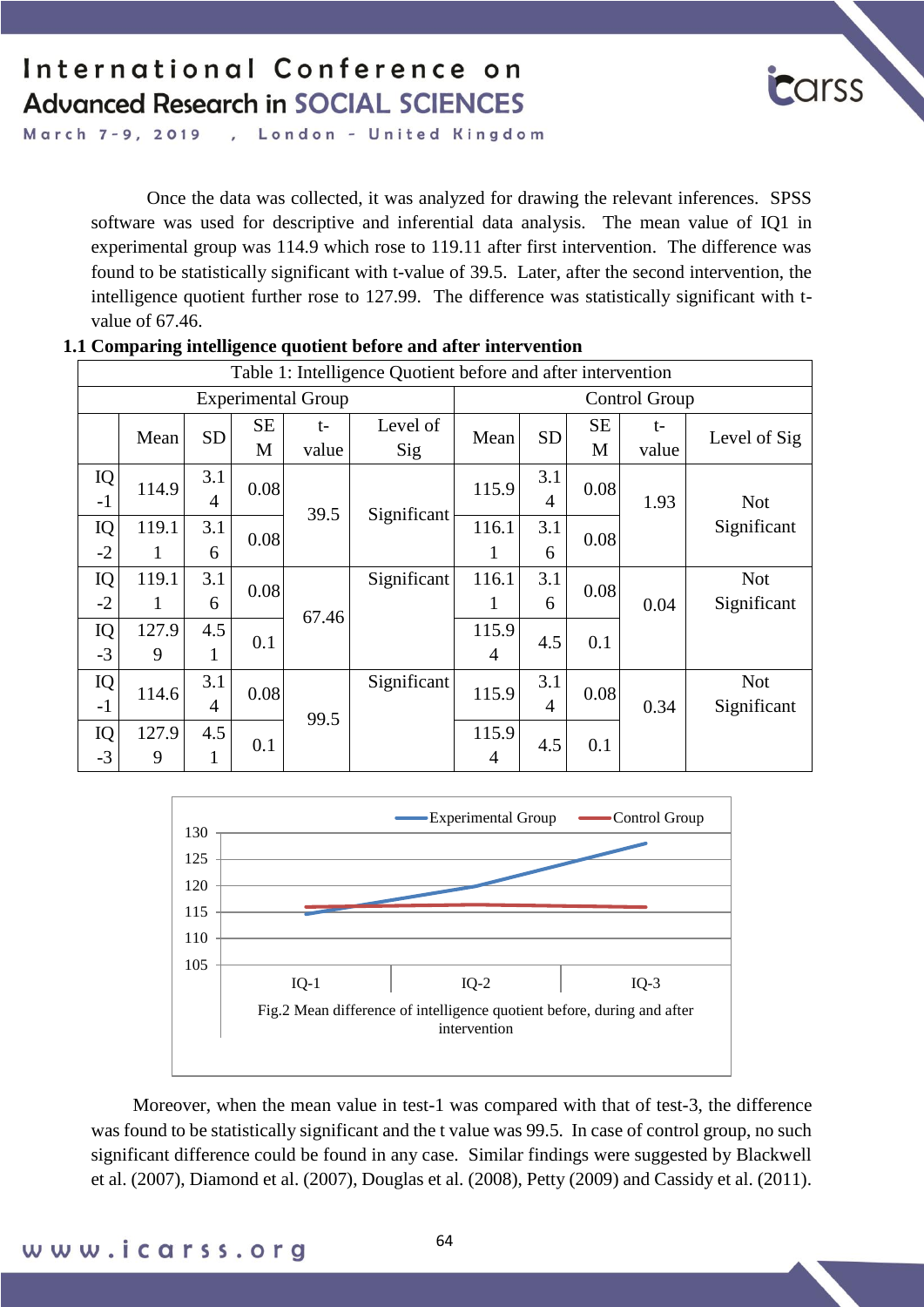

March 7-9, 2019 , London - United Kingdom

|                                                     |           |                 |                       |                           | Table 2: Focus Factor before and after intervention |                       |                      |                       |                   |                           |
|-----------------------------------------------------|-----------|-----------------|-----------------------|---------------------------|-----------------------------------------------------|-----------------------|----------------------|-----------------------|-------------------|---------------------------|
|                                                     |           |                 |                       | <b>Experimental Group</b> |                                                     | <b>Control Group</b>  |                      |                       |                   |                           |
|                                                     | Me<br>an  | S<br>D          | SE<br>M               | t-<br>valu<br>$\mathbf e$ | Level of<br>Sig                                     | Me<br>an              | S<br>D               | SE<br>M               | $t-$<br>valu<br>e | Level of<br>Sig           |
| $\mathbf{F}$<br>$F-$<br>$\mathbf{1}$                | 75.<br>9  | 6.<br>05        | 0.1<br>$\overline{4}$ | 34.9                      | Signific                                            | 79                    | 6.<br>05             | 0.1                   | 0.89              | <b>Not</b>                |
| $\boldsymbol{\mathrm{F}}$<br>$F-$<br>$\overline{2}$ | 83.<br>96 | 7.<br>27        | 0.1<br>$\overline{7}$ | 1                         | ant                                                 | 79.<br>$\overline{2}$ | 7.<br>$\overline{2}$ | 0.1<br>7              |                   | Significant               |
| $\boldsymbol{\mathrm{F}}$<br>$F-$<br>$\overline{2}$ | 83.<br>96 | 7.<br>27        | 0.1<br>$\overline{7}$ | 59.5                      | Signific                                            | 79.<br>$\overline{2}$ | 7.<br>$\overline{2}$ | 0.1<br>$\overline{7}$ | 1.3               | <b>Not</b>                |
| $\boldsymbol{\mathrm{F}}$<br>$F-$<br>3              | 102       | 10<br>$\cdot$ 3 | 0.2<br>$\overline{4}$ | $\mathbf{1}$              | ant                                                 | 79.<br>6              | 10<br>$\cdot$ 3      | 0.2<br>$\overline{4}$ |                   | Significant               |
| ${\bf F}$<br>$F-$<br>$\mathbf{1}$                   | 75.<br>9  | 6.<br>05        | 0.1<br>$\overline{4}$ | 90.5                      | Signific                                            | 79                    | 6.<br>05             | 0.1                   | 1.95              | <b>Not</b><br>Significant |
| $\mathbf F$<br>$F-$<br>3                            | 102       | 10<br>.3        | 0.2<br>$\overline{4}$ |                           | ant                                                 | 79.<br>6              | 10<br>$\cdot$ 3      | 0.2<br>$\overline{4}$ |                   |                           |

#### **1.2 Comparing focus factor before and after intervention**



The mean value of FF1 in experimental group was 75.9 which rose to 83.96 after first intervention. The difference was found to be statistically significant with t-value of 34.91. Later,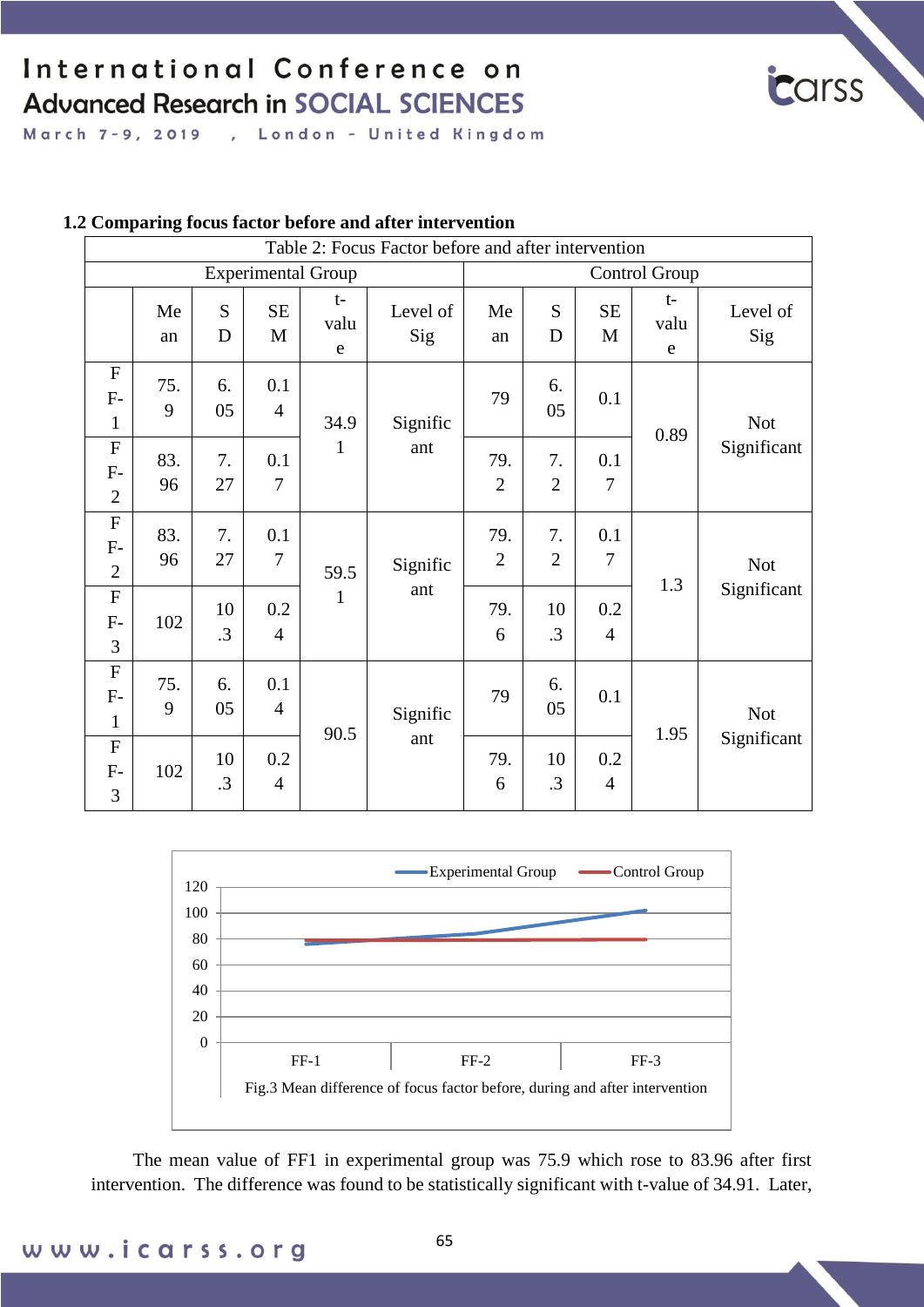

March 7-9, 2019 , London - United Kingdom

> after the second intervention, the focus factor further rose to 102. The difference was statistically significant with t-value of 59.51. Moreover, when the mean value in test-1 was compared with that of test-3, the difference was found to be statistically significant and the t value was 90.5. On the contrary, insignificant changes were found in the focus factor of respondents in the control group. The studies conducted by Chiesa et al. (2011) and Delgoshaei and Delavari (2012) also corroborated the findings of the present study.

|           |                |                |                           |                 | Table 3: Decision Making Ability before and after intervention |                |           |                |                   |                 |  |
|-----------|----------------|----------------|---------------------------|-----------------|----------------------------------------------------------------|----------------|-----------|----------------|-------------------|-----------------|--|
|           |                |                | <b>Experimental Group</b> |                 |                                                                | Control Group  |           |                |                   |                 |  |
|           | Me<br>an       | <b>SD</b>      | <b>SE</b><br>M            | t-<br>valu<br>e | Level of<br>Sig                                                | Me<br>an       | <b>SD</b> | <b>SE</b><br>M | $t-$<br>valu<br>e | Level<br>of Sig |  |
| DM        | 0.3            | 0.1            | 0.0                       |                 |                                                                | 0.4            | 0.1       | 0.00           |                   | <b>Not</b>      |  |
| $A-1$     | 5              | 4              | 03                        | 20.7            | Signific                                                       | 4              | 42        | 35             | 1.81              | Signifi         |  |
| DM        | 0.4            | 0.1            | 0.0                       | $\overline{2}$  | ant                                                            | 0.4            | 0.1       | 0.00           |                   | cant            |  |
| $A-2$     | 4              | 4              | 03                        |                 |                                                                | 5              | 43        | 34             |                   |                 |  |
| DM        | 0.4            | 0.1            | 0.0                       |                 |                                                                | 0.4            | 0.1       | 0.00           |                   |                 |  |
| $A-2$     | $\overline{4}$ | $\overline{4}$ | 03                        | 49.1            | Signific                                                       | 5              | 43        | 34             |                   | <b>Not</b>      |  |
| DM        | 0.6            | 0.1            | 0.0                       | $\mathbf{1}$    | ant                                                            | 0.4            | 0.1       | 0.14           | 1.6               | Signifi         |  |
| $A-3$     | 88             | 42             | 03                        |                 |                                                                | 6              | 42        | 4              |                   | cant            |  |
| DM        | 0.3            | 0.1            | 0.0                       |                 |                                                                | 0.4            | 0.1       | 0.00           |                   |                 |  |
| $A-1$     | 5              | $\overline{4}$ | 03                        | 69.2            | Signific                                                       | $\overline{4}$ | 42        | 35             | 1.72              | <b>Not</b>      |  |
| <b>DM</b> | 0.6            | 0.1            | 0.0                       | 9               | ant                                                            | 0.4            | 0.1       | 0.14           |                   | Signifi         |  |
| $A-3$     | 88             | 42             | 03                        |                 |                                                                | 6              | 42        | 4              |                   | cant            |  |

#### **1.3 Comparing decision making ability before and after intervention**

The mean value of DMA1 in experimental group was 0.35 which rose to 0.44 after first intervention. The difference was found to be statistically significant with t-value of 20.72. Later, after the second intervention, the decision making ability further rose to 0.688. The difference was statistically significant with t-value of 49.11. As the mean value in test-1 was compared with that of test-3, the difference was found to be statistically significant and the t value was 69.29. In contrast, insignificant changes were found in case of their control group counterparts. Morewedge et al. (2015) found the similar results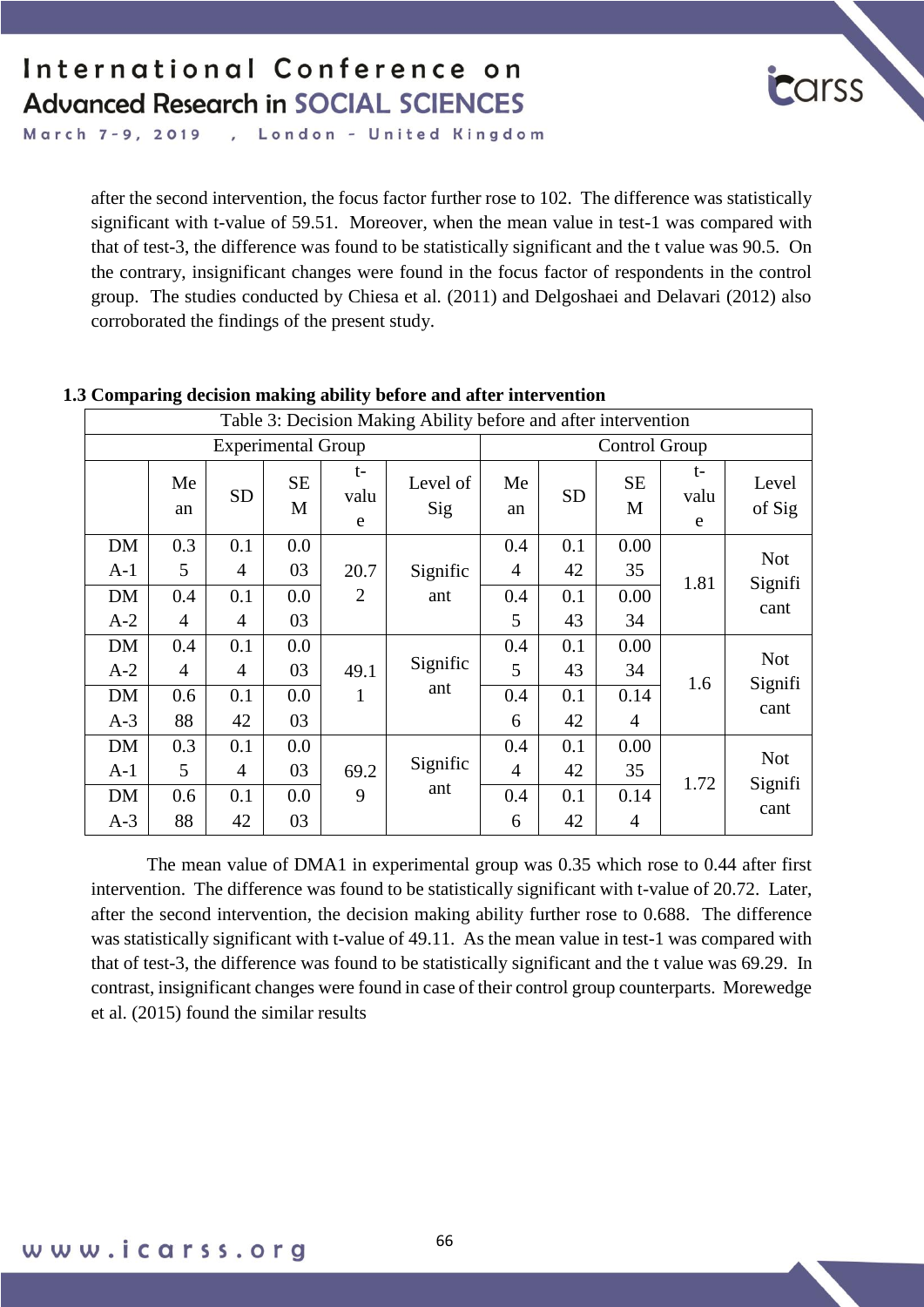

March 7-9, 2019 , London - United Kingdom



#### **1.4** Comparing creative quotient before and after intervention

|                                     |           |                       |                           |                   | Table 4: Creative Quotient before and after intervention |           |                        |           |                             |                               |
|-------------------------------------|-----------|-----------------------|---------------------------|-------------------|----------------------------------------------------------|-----------|------------------------|-----------|-----------------------------|-------------------------------|
|                                     |           |                       | <b>Experimental Group</b> |                   |                                                          |           |                        |           | Control Group               |                               |
|                                     | Me<br>an  | <b>SD</b>             | <b>SE</b><br>M            | $t-$<br>valu<br>e | Level<br>of Sig                                          | Me<br>an  | S<br>D                 | SE<br>M   | $t-$<br>valu<br>$\mathbf e$ | Level<br>of Sig               |
| $\mathbf C$<br>Q-<br>$\mathbf{1}$   | 0.3<br>82 | 0.1<br>46             | 0.0<br>03                 | 21.6              | Signific                                                 | 0.3<br>9  | 0.<br>14               | 0.0<br>03 | 0.5                         | <b>Not</b><br>Signific        |
| $\mathsf{C}$<br>Q-<br>$\mathbf{2}$  | 0.4<br>89 | 0.1<br>$\overline{4}$ | 0.0<br>03                 | 5                 | ant                                                      | 0.3<br>89 | $\overline{0}$ .<br>14 | 0.0<br>03 |                             | ant                           |
| $\mathbf C$<br>Q-<br>$\overline{2}$ | 0.4<br>89 | 0.1<br>$\overline{4}$ | 0.0<br>03                 | 51.8              | Signific<br>ant                                          | 0.3<br>89 | 0.<br>14               | 0.0<br>03 | 1.6                         | Not<br>Signific<br>ant        |
| $\mathsf{C}$<br>$Q-$<br>3           | 0.7<br>5  | 0.1<br>$\overline{4}$ | 0.0<br>03                 |                   |                                                          | 0.3<br>8  | 0.<br>14               | 0.0<br>03 |                             |                               |
| $\mathsf{C}$<br>Q-<br>$\mathbf{1}$  | 0.3<br>82 | 0.1<br>46             | 0.0<br>03                 | 74.7              | Signific                                                 | 0.3<br>9  | 0.<br>14               | 0.0<br>03 |                             | <b>Not</b><br>Signific<br>ant |
| $\mathcal{C}$<br>$Q-$<br>3          | 0.7<br>5  | 0.1<br>$\overline{4}$ | 0.0<br>03                 | 3                 | ant                                                      | 0.3<br>8  | 0.<br>14               | 0.0<br>03 | 1.95                        |                               |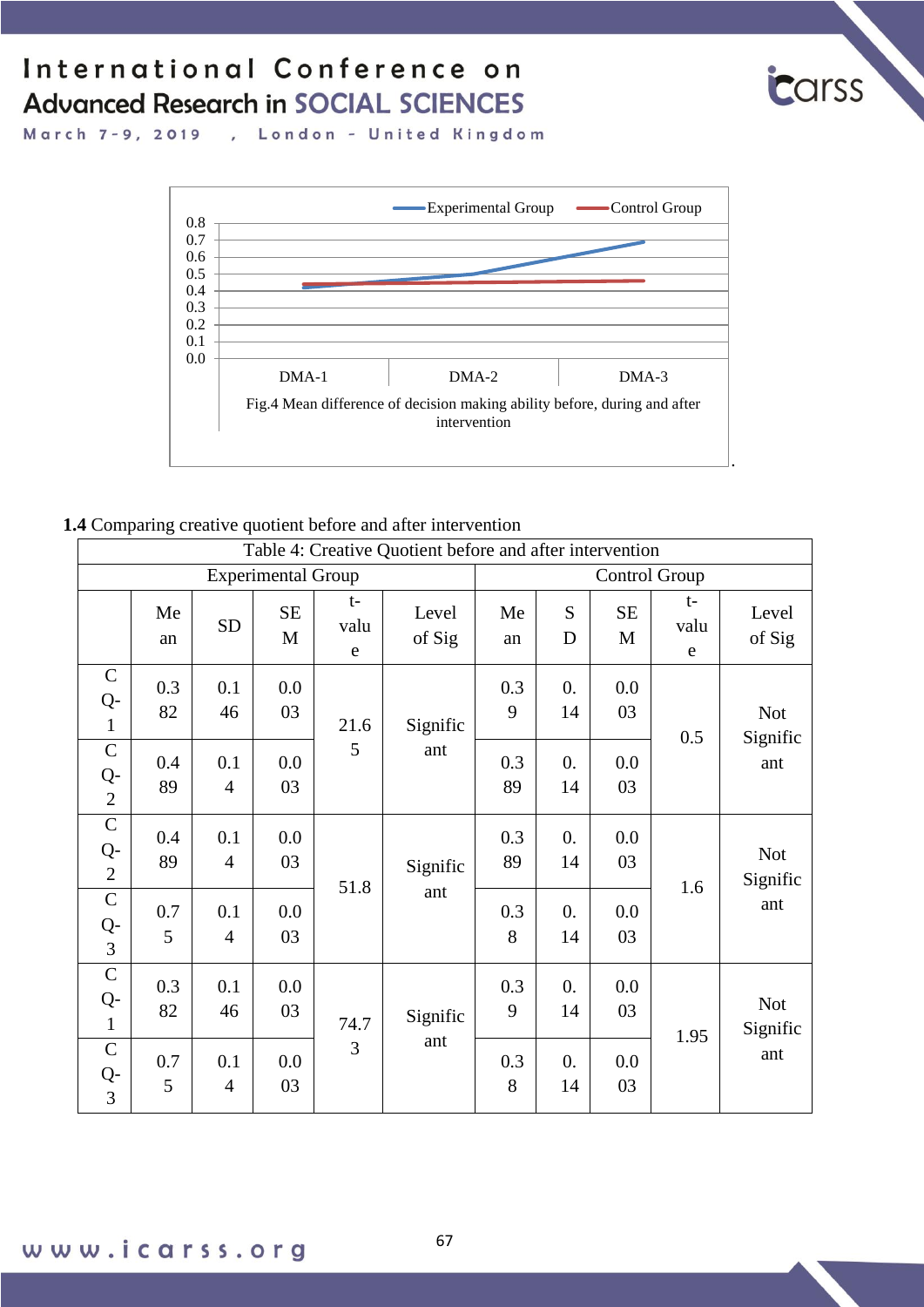

, London - United Kingdom March 7-9, 2019



The mean value of CQ1 in experimental group was 0.382 which rose to 0.489 after first intervention. The difference was found to be statistically significant with t-value of 21.65. Later, after the second intervention, the creative quotient further rose to 0.75. The difference was statistically significant with t-value of 51.8. Moreover, when the mean value in test-1 was compared with that of test-3, the difference was found to be statistically significant and the t value was 74.73. However, insignificant changes were found in the creative quotient of students in control group. Similar findings were suggested by Hu et al. (2013).

|               | Table 5: Cognitive Capacity before and after intervention |           |                           |      |          |                |           |           |      |            |  |  |  |  |
|---------------|-----------------------------------------------------------|-----------|---------------------------|------|----------|----------------|-----------|-----------|------|------------|--|--|--|--|
|               |                                                           |           | <b>Experimental Group</b> |      |          | Control Group  |           |           |      |            |  |  |  |  |
|               |                                                           |           |                           | $t-$ |          |                |           |           | t-   |            |  |  |  |  |
|               | Me                                                        |           | <b>SE</b>                 | valu | Level    | Me             |           | <b>SE</b> | valu | Level of   |  |  |  |  |
|               | an                                                        | <b>SD</b> | M                         | e    | of Sig   | an             | <b>SD</b> | М         | e    | Sig        |  |  |  |  |
| $\mathsf{C}$  |                                                           |           |                           |      |          |                |           |           |      |            |  |  |  |  |
| $\mathcal{C}$ | 0.6                                                       | 0.1       | 0.0                       |      |          | 0.6            | 0.1       | 0.0       |      | <b>Not</b> |  |  |  |  |
| $-1$          | 1                                                         | 45        | 035                       |      | Signific | $\overline{2}$ | 45        | 035       |      | Significan |  |  |  |  |
| $\mathbf C$   |                                                           |           |                           |      | ant      |                |           |           |      |            |  |  |  |  |
| $\mathcal{C}$ | 0.6                                                       | 0.1       | 0.0                       | 16.9 |          | 0.6            | 0.1       | 0.0       |      | t          |  |  |  |  |
| $-2$          | 9                                                         | 43        | 034                       | 9    |          | 3              | 43        | 034       | 0.92 |            |  |  |  |  |
| $\mathcal{C}$ |                                                           |           |                           |      | Signific |                |           |           |      | <b>Not</b> |  |  |  |  |
| $\mathcal{C}$ | 0.6                                                       | 0.1       | 0.0                       |      | ant      | 0.6            | 0.1       | 0.0       |      | Significan |  |  |  |  |
| $-2$          | 9                                                         | 43        | 034                       |      |          | 3              | 43        | 034       |      | t          |  |  |  |  |
| $\mathbf C$   |                                                           |           |                           |      |          |                |           |           |      |            |  |  |  |  |
| $\mathcal{C}$ | 0.8                                                       | 0.1       | 0.0                       | 40.3 |          | 0.6            | 0.1       | $0.0\,$   |      |            |  |  |  |  |
| $-3$          | 8                                                         | 42        | 034                       | 3    |          | 3              | 42        | 034       | 0.86 |            |  |  |  |  |

#### **1.5 Comparing cognitive capacity before and after intervention**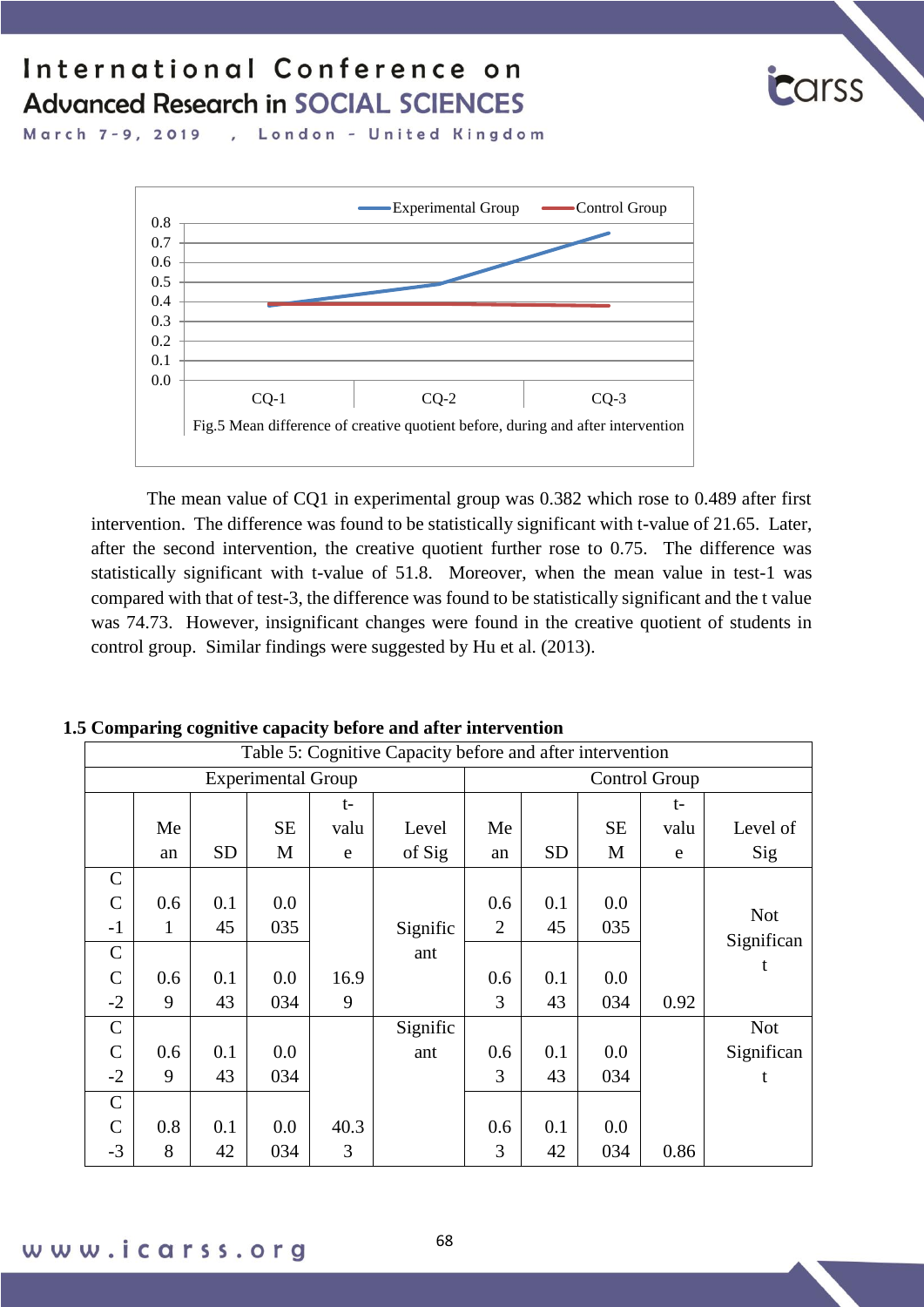

March 7-9, 2019 , London - United Kingdom

| ◡             |     |     |     |      | Signific |        |     |     |      | <b>Not</b> |
|---------------|-----|-----|-----|------|----------|--------|-----|-----|------|------------|
| $\mathcal{C}$ | 0.6 | 0.1 | 0.0 |      | ant      | 0.6    | 0.1 | 0.0 |      | Significan |
| $-1$          |     | 45  | 035 |      |          | ◠<br>∠ | 45  | 035 |      |            |
| $\mathsf{C}$  |     |     |     |      |          |        |     |     |      |            |
| $\mathsf{C}$  | 0.8 | 0.1 | 0.0 | 56.4 |          | 0.6    | 0.1 | 0.0 |      |            |
| $-3$          | 8   | 42  | 034 |      |          | ⌒      | 42  | 034 | 1.77 |            |



The mean value of CC1 in experimental group was 0.61 which rose to 0.69 after first intervention. The difference was found to be statistically significant with t-value of 16.99. Later, after the second intervention, the cognitive capacity further rose to 0.88. The difference was statistically significant with t-value of 40.33. Moreover, when the mean value in test-1 was compared with that of test-3, the difference was found to be statistically significant and the t value was 56.45. However, insignificant changes were found in the cognitive capacity of respondents in control group. The findings were similar to that inferred by Kerry (2015).

#### **1.6 Comparing estimation level before and after intervention**

|                           |           |          |                |                 | Table 6: Estimation Level before and after intervention |          |               |                |                 |                          |
|---------------------------|-----------|----------|----------------|-----------------|---------------------------------------------------------|----------|---------------|----------------|-----------------|--------------------------|
| <b>Experimental Group</b> |           |          |                |                 |                                                         |          | Control Group |                |                 |                          |
|                           | Me<br>an  | S<br>D   | <b>SE</b><br>M | t-<br>valu<br>e | Level of<br>Sig                                         | Me<br>an | S<br>D        | <b>SE</b><br>M | t-<br>valu<br>e | Level of<br>Sig          |
| E<br>L<br>$-1$            | 50.<br>12 | 2.<br>02 | 0.0<br>5       | 0.67            | <b>Not</b><br>Significan                                | 51       | 2.<br>02      | 0.0<br>5       | 0.71            | <b>Not</b><br>Significan |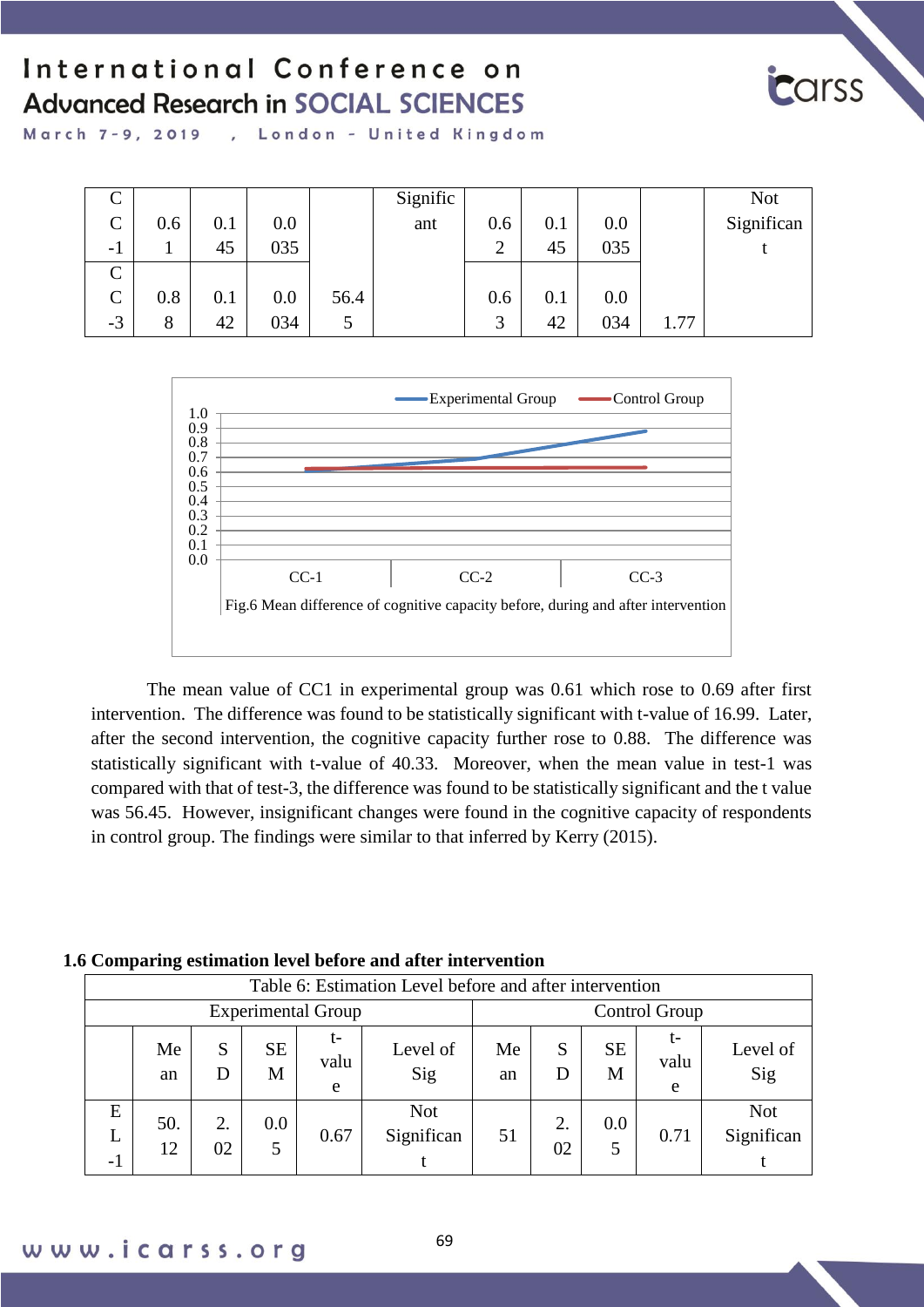

March 7-9, 2019 , London - United Kingdom

| E<br>L<br>$-2$         | 50.<br>13           | 1.<br>99 | 0.0<br>5 |      |                          | 51.<br>19 | 1.<br>99 | 0.0<br>5 |      |                          |
|------------------------|---------------------|----------|----------|------|--------------------------|-----------|----------|----------|------|--------------------------|
| ${\bf E}$<br>L<br>$-2$ | 50.<br>13           | 1.<br>99 | 0.0<br>5 | 1.89 | <b>Not</b><br>Significan | 51.<br>19 | 1.<br>99 | 0.0<br>5 | 0.58 | <b>Not</b><br>Significan |
| E<br>L<br>$-3$         | 50.<br>1            | 1.<br>97 | 0.0<br>5 |      | t                        | 51.<br>21 | 1.<br>99 | 0.0<br>5 |      | t                        |
| ${\bf E}$<br>L<br>$-1$ | 50.<br>12           | 2.<br>02 | 0.0<br>5 |      | <b>Not</b><br>Significan | 51        | 2.<br>02 | 0.0<br>5 | 1.96 | <b>Not</b><br>Significan |
| ${\bf E}$<br>L<br>$-3$ | 50.<br>$\mathbf{1}$ | 1.<br>97 | 0.0<br>5 | 1.95 | t                        | 51.<br>21 | 1.<br>99 | 0.0<br>5 |      | t                        |



The mean value of EL1 in experimental group was 50.12 which rose to 50.13 after first intervention. The difference was found to be statistically non-significant with t-value of 0.67. Later, after the second intervention, the estimation level dipped to 50.1. The difference was insignificant with t-value of 1.89. Moreover, when the mean value in test-1 was compared with that of test-3, the difference was found to be insignificant and the t value was 1.95. Similar trend was notified among subjects in control group.

#### **Conclusion**

Education is a tool that aids in overall development of every child. Multiple intelligence based teaching ensures holistic development of children. A personalized approach to multiple intelligence based instructions can have a direct impact on students' learning. Students'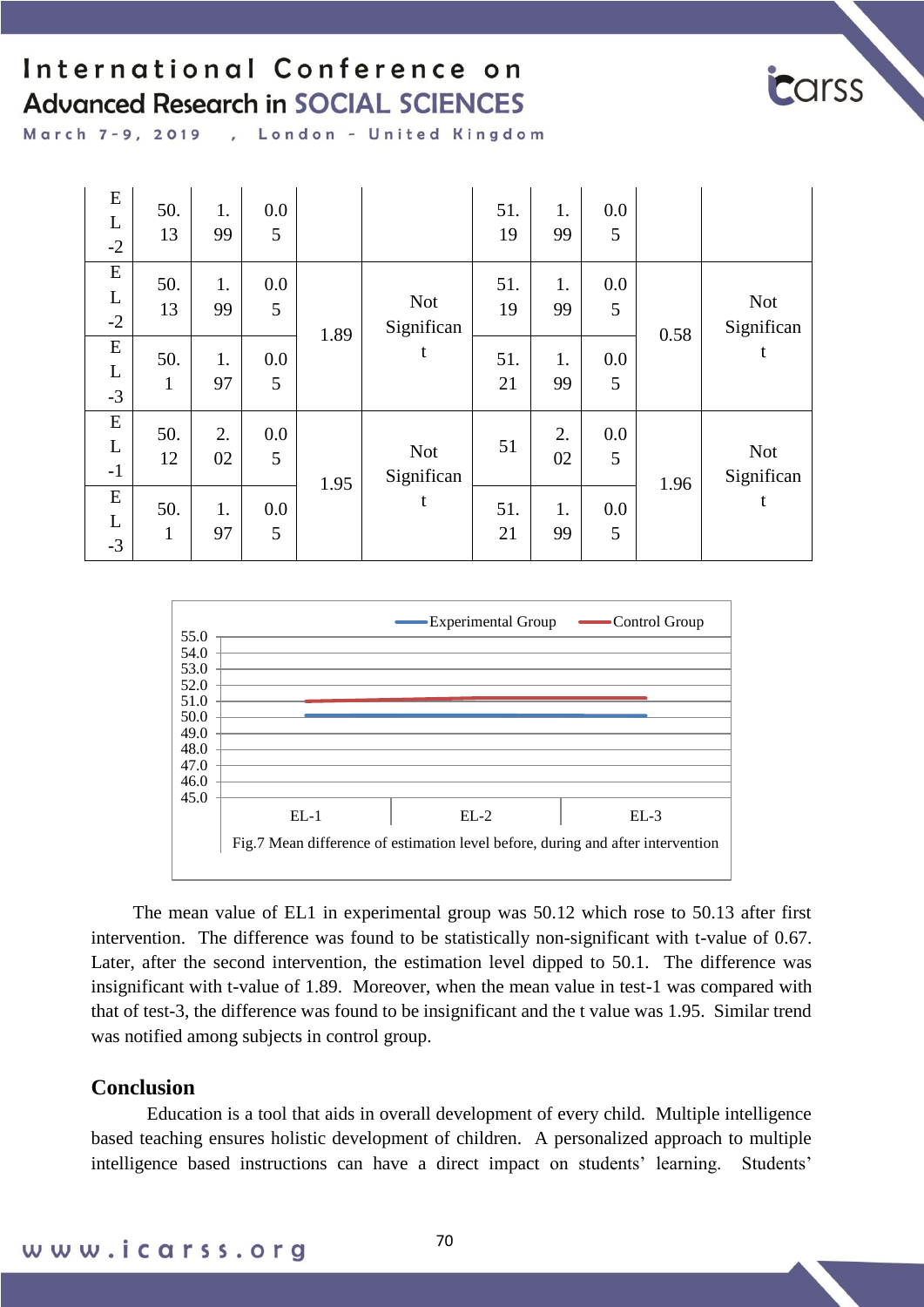

March 7-9, 2019 , London - United Kingdom

> performance rise if they are engaged in activities linked to their natural interest, strengths and interests based on Gardner's multiple intelligence through the programmed instructions as per child's learning nature, In this sense, teachers can utilize the individual strengths of students for better learning. Students are benefited from choosing how they learn. Learning and cognition can be developed using natural learning style as it can cater to the diverse learning needs of all students. After the analysis of the data, it was found that if the students are taught according to their inherent primary learning style, they can learn in an efficient manner and the performance is higher as compared to the system where they are taught in the same traditional way. Hypothesis was thus proved that with the regular intervention based on multiple intelligences, their intelligence quotient, focus factor, decision making ability, creative quotient, and cognitive capacity boomed dramatically. Hence, the present research study underlines the effectiveness of teaching learning process that corresponds to each student's natural learning style.

#### **Limitations and Further Research Implications**

The study was however limited to the cognitive aspects. The socio-demographic data was not collected due to unwillingness of the respondents and their parents. The further research study can be carried to correlate the data to the socio-demography of respondents.

#### **References**

- Armstrong, T. (2009). *Multiple intelligences in the classroom*. Ascd.
- Barros, J. A., Yantha, Z. D., Carter, M. J., Hussien, J., & Ste-Marie, D. M. (2019). Examining the impact of error estimation on the effects of self-controlled feedback. *Human movement science*, *63*, 182-198.
- Blackwell, L.S., Trzesniewski, K.H., & Dweck, C.S. (2007). Implicit theories of intelligence predict achievement across an adolescent transition: a longitudinal study and an intervention. *Child development, 78 1*, 246-63 .
- Campbell, F. A., & Ramey, C. T. (1994). Effects of early intervention on intellectual and academic achievement: a follow‐up study of children from low‐income families. *Child development*, *65*(2), 684-698.
- Carter, S. D. (2002). Matching training methods and factors of cognitive ability: A means to improve training outcomes. *Human Resource Development Quarterly*, *13*(1), 71-88.
- Cassidy, S., Roche, B., & Hayes, S. C. (2011). A relational frame training intervention to raise intelligence quotients: A pilot study. *The Psychological Record*, *61*(2), 173-198.
- Cassidy, S., Roche, B., Colbert, D., Stewart, I., & Grey, I. M. (2016). A relational frame skills training intervention to increase general intelligence and scholastic aptitude. *Learning and Individual Differences*, *47*, 222-235.
- Chen, J. Q., Moran, S., & Gardner, H. (2009). *Multiple intelligences around the world*. John Wiley & Sons.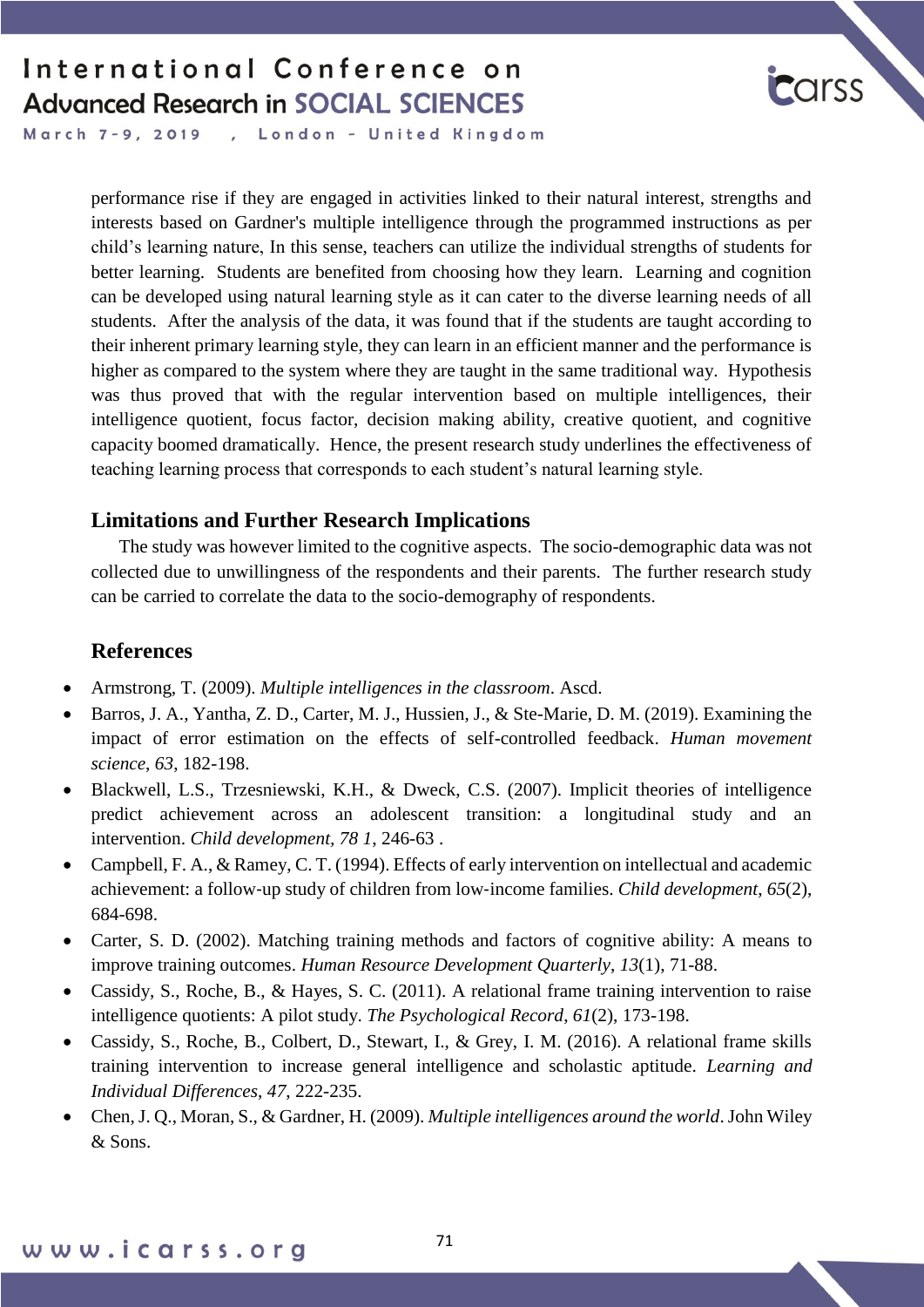

March 7-9, 2019 , London - United Kingdom

- Chiesa, A., Calati, R., & Serretti, A. (2011). Does mindfulness training improve cognitive abilities? A systematic review of neuropsychological findings. *Clinical psychology review*, *31*(3), 449-464.
- Craft, A. (2001). An analysis of research and literature on creativity in education. *Qualifications and Curriculum Authority*, 1-37.
- Delgoshaei, Y., & Delavari, N. (2012). Applying multiple-intelligence approach to education and analyzing its impact on cognitive development of pre-school children. *Procedia-Social and Behavioral Sciences*, *32*, 361-366.
- Diamond, A., Barnett, W. S., Thomas, J., & Munro, S. (2007). Preschool program improves cognitive control. *Science (New York, NY)*, *318*(5855), 1387.
- Douglas, O., Burton, K. S., & Reese-Durham, N. (2008). The effects of the multiple intelligence teaching strategy on the academic achievement of eighth grade math students. *Journal of instructional psychology*, *35*(2).
- Dunbar-Hall, P. (2006). An investigation of strategies developed by music learners in a crosscultural setting. *Research Studies in Music Education*, *26*(1), 63-70.
- Dunn, R. (1988). Commentary: Teaching students through their perceptual strengths or preferences. *Journal of Reading*, *31*(4), 304-309.
- Ellingson, W. E., Long, E. A., & McCullough, K. L. (1997). Improving Student Motivation through the Use of Varied Instructional and Curricular Adaptations.
- Fogarty, R. (1997). *Problem-based learning and other curriculum models for the multiple intelligences classroom*. IRI/Skylight Training and Publishing, Inc., 2626 South Clearbrook Drive, Arlington Heights, IL 60005.
- Gardner, H. E. (2000). *Intelligence reframed: Multiple intelligences for the 21st century*. Hachette UK.
- Gardner, H. E. (2008). *Multiple intelligences: New horizons in theory and practice*. Basic books.
- Grigoriadou, M., Papanikolaou, K., Kornilakis, H., & Magoulas, G. (2001, July). INSPIRE: an intelligent system for personalized instruction in a remote environment. In *Proceedings of 3rd Workshop on Adaptive Hypertext and Hypermedia* (pp. 13-24).
- Haynes, J. (2001). Teach to students' learning styles. *Retrieved from htrp: llwww. everythingesl. netlinserviceslleamingstylephp*.
- Hu, W., Wu, B., Jia, X., Yi, X., Duan, C., Meyer, W., & Kaufman, J. C. (2013). Increasing students' scientific creativity: The "learn to think" intervention program. *The Journal of Creative Behavior*, *47*(1), 3-21.
- Huang, T. C., Chen, M. Y., & Hsu, W. P. (2019). Do Learning Styles Matter? Motivating Learners in an Augmented Geopark. *Journal of Educational Technology & Society*, *22*(1), 70-81.
- Jasmine, J. (1996). *Teaching with Multiple Intelligences. Professional's Guide*. Teacher Created Materials, Inc., 6421 Industry Way, Westminster, CA 92683 (TCM822: \$8.95 plus shipping/handling)..
- Kerry, T. (2015). Learning, cognition and cross-curricular teaching. In *Cross-Curricular Teaching in the Primary School*(pp. 50-64). Routledge.